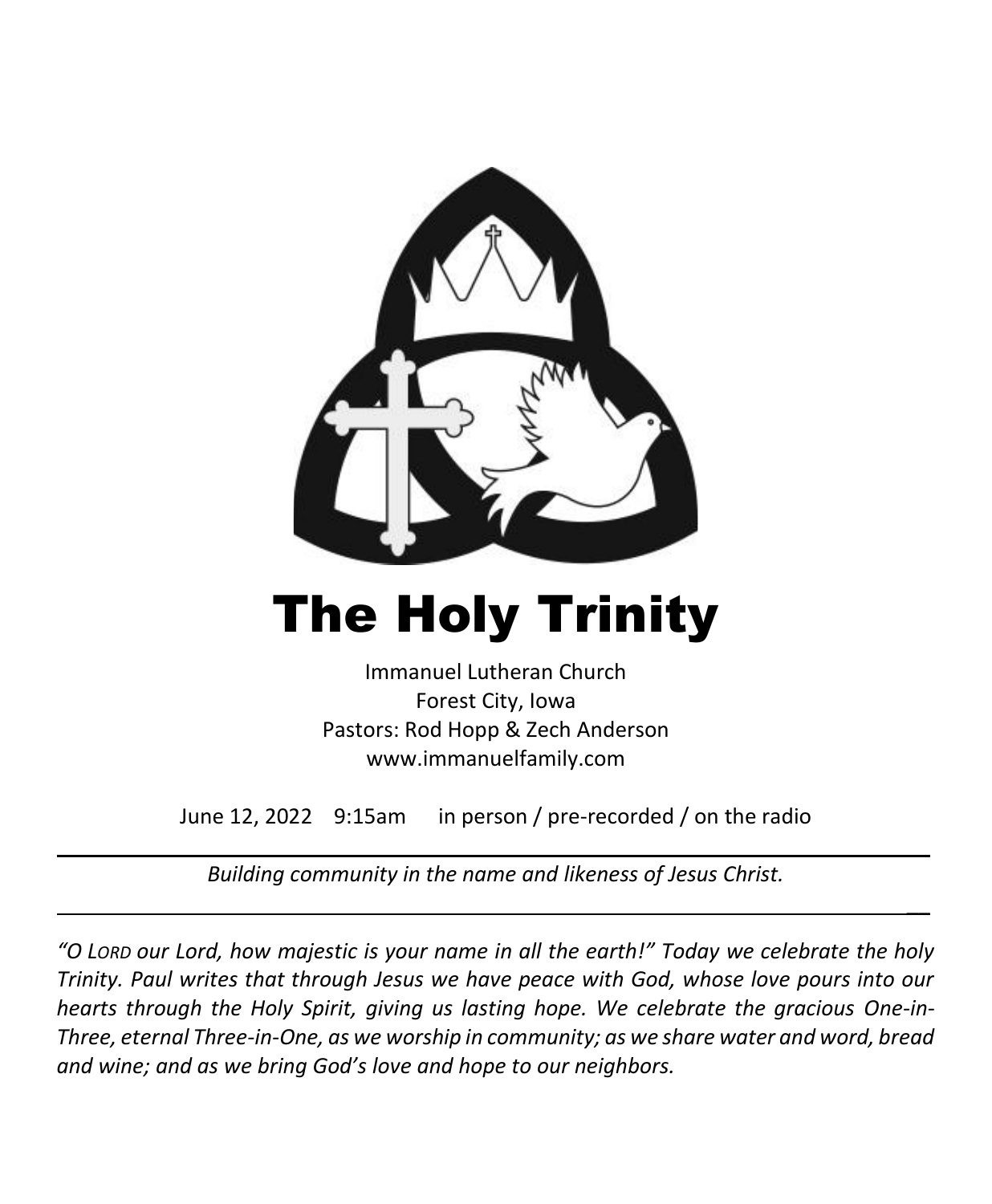#### PRELUDE

#### WELCOME AND ANNOUNCEMENTS

#### CONFESSION & FORGIVENESS pg. 94 ELW

Gracious God,

**Have mercy on us. We confess that we have turned from you and given ourselves into the power of sin. We are truly sorry and humbly repent. In your compassion forgive us our sins, known and unknown, things we have done and things we have failed to do. Turn us again to you, and uphold us by your Spirit, so that we may live and serve you in newness of life through Jesus Christ, our Savior and Lord. Amen.**

# GATHERING HYMN: **"Holy, Holy, Holy, Lord God Almighty"** #413

1. Holy, holy, holy! Lord God Almighty! Early in the morning our song shall rise to thee. Holy, holy, holy, merciful and mighty! God in three persons, blessed Trinity!

2. Holy, holy, holy! All the saints adore thee, casting down their golden crowns around the glassy sea; cherubim and seraphim falling down before thee, which wert and art, and evermore shalt be.

3. Holy, holy, holy! Though the darkness hide thee, though the eye of sinfulness thy glory may not see, only thou art holy; there is none beside thee, perfect in pow'r, in love and purity.

4. Holy, holy, holy! Lord God Almighty! All thy words shall praise thy name in earth and sky and sea. Holy, holy, holy, merciful and mighty! God in three persons, blessed Trinity!

#### **GREETING**

The grace of our Lord Jesus Christ, the love of God, and the communion of the Holy Spirit be with you all. **And also with you.**

#### HYMN OF PRAISE: **"Glory to God"** pg. 148

Glory to God in the highest, and peace to God's people on earth.

**Lord God, heavenly King, almighty God and Father, we worship you, we give you thanks, we praise you for your glory. Lord Jesus Christ, only Son of the Father, Lord God, Lamb of God, you take away the sin of the world: have mercy on us. You are seated at the right hand of the Father; receive our prayer. For you alone are the Holy One, you alone are the Lord, you alone are the Most High, Jesus Christ, with the Holy Spirit, in the glory of God the Father. Amen.**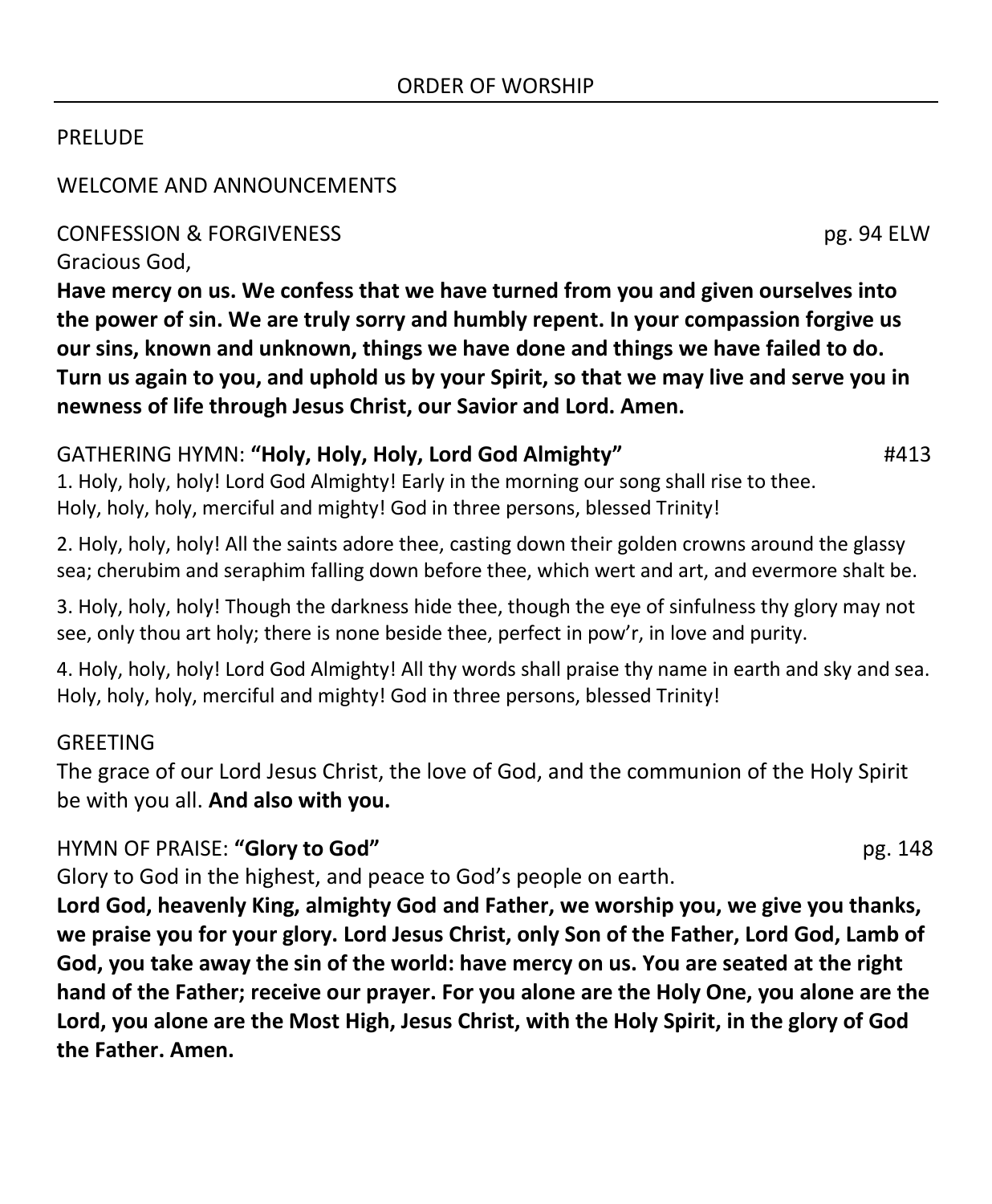#### PRAYER OF THE DAY

Almighty Creator and ever-living God: we worship your glory, eternal Three-in-One, and we praise your power, majestic One-in-Three. Keep us steadfast in this faith, defend us in all adversity, and bring us at last into your presence, where you live in endless joy and love, Father, Son, and Holy Spirit, one God, now and forever.

#### **Amen.**

FIRST READING: Proverbs 8:1-4, 22-31 *Wisdom rejoices in the creation*

PSALM: Psalm 8 [read responsively]

 $1$ O LORD our Lord, how majestic is your name in all the earth!—

2 **you whose glory is chanted above the heavens out of the mouths of infants and children; you have set up a fortress against your enemies, to silence the foe and avenger.**

<sup>3</sup>When I consider your heavens, the work of your fingers,

the moon and the stars you have set in their courses,

<sup>4</sup>**what are mere mortals that you should be mindful of them, human beings that you should care for them?**

<sup>5</sup>Yet you have made them little less than divine; with glory and honor you crown them.

<sup>6</sup>**You have made them rule over the works of your hands;**

**you have put all things under their feet:**

 $7$ all flocks and cattle, even the wild beasts of the field,

8 **the birds of the air, the fish of the sea, and whatever passes along the paths of the sea.**

 $90$  LORD our Lord, how majestic is your name in all the earth!

SECOND READING: Romans 5:1-5 *God's love poured into our hearts through the Holy Spirit*

GOSPEL ACCLAMATION: **"Gracious Spirit, Heed Our Pleading"** #401 [sing refrain twice] Come, come, come, Holy Spirit, come. Come, come, come, Holy Spirit, come.

GOSPEL: John 16:12-15 *The Spirit will guide you into the truth Announcement: Glory to you, O Lord. Conclusion: Praise to you, O Christ.*

CHILDREN'S SERMON / SERMON Pastor Zech

# HYMN OF THE DAY: **"Come, Join the Dance of Trinity"** #412

Come, join the dance of Trinity, before all worlds begun—the interweaving of the Three, the Father, Spirit, Son. The universe of space and time did not arise by chance, but as the Three, in love and hope, made room within their dance.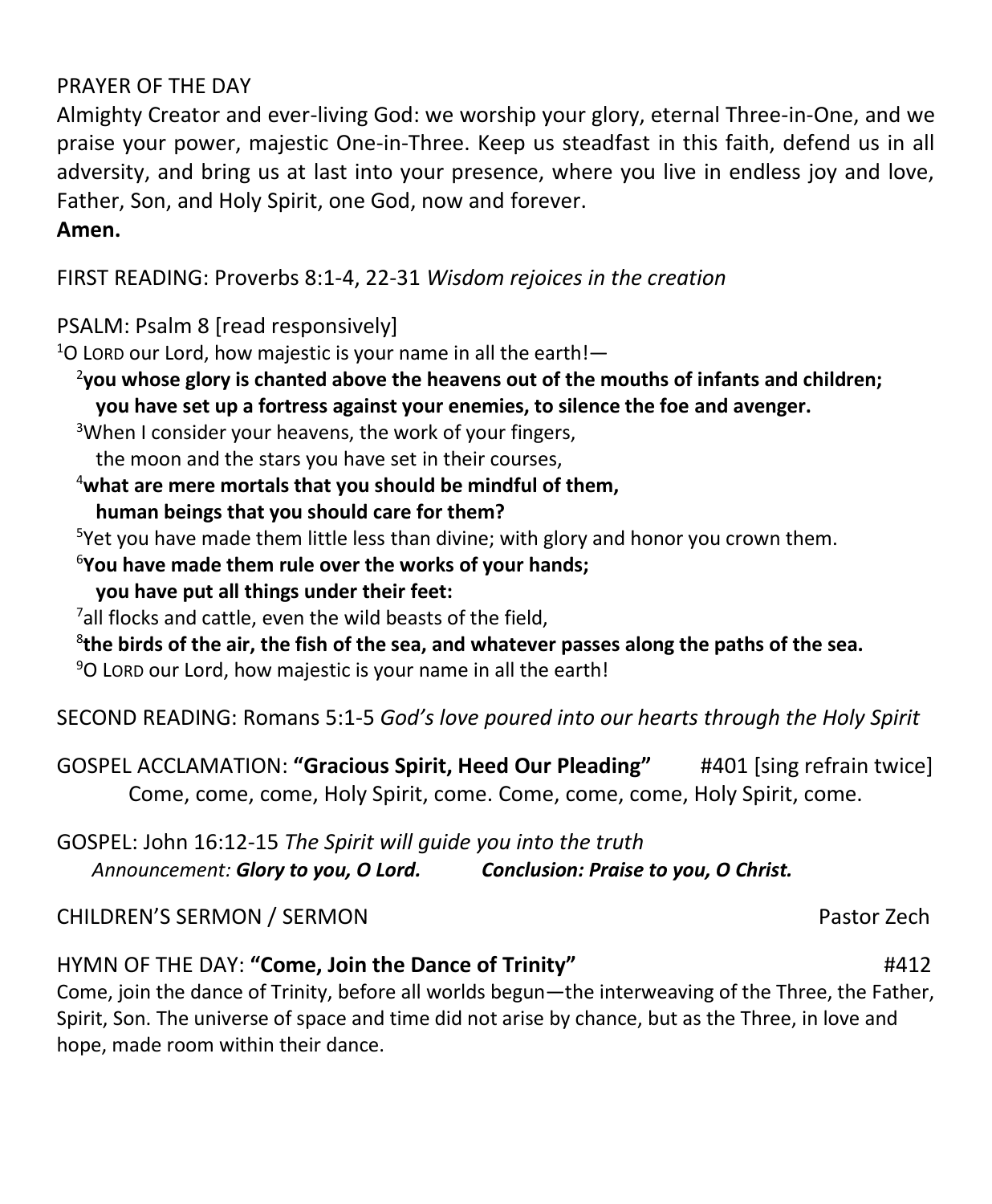Come, see the face of Trinity, newborn in Bethlehem; then bloodied by a crown of thorns outside Jerusalem. The dance of Trinity is meant for human flesh and bone; when fear confines the dance in death, God rolls away the stone.

Come, speak aloud of Trinity, as wind and tongues of flame set people free at Pentecost to tell the Savior's name. We know the yoke of sin and death, our necks have worn it smooth; go tell the world of weight and woe that we are free to move!

Within the dance of Trinity, before all worlds begun, we sing the praises of the Three, the Father, Spirit, Son. Let voices rise and interweave, by love and hope set free, to shape in song this joy, this life: the dance of Trinity.

# SACRAMENT OF HOLY BAPTISM **pg. 227**

*Congregational response:* **I renounce them.**

Do you believe in God the Father?

**I believe in God, the Father almighty, creator of heaven and earth.**

Do you believe in Jesus Christ, the Son of God?

**I believe in Jesus Christ, God's only Son, our Lord, who was conceived by the Holy Spirit, born of the virgin Mary, suffered under Pontius Pilate, was crucified, died, and was buried; he descended to the dead. On the third day he rose again; he ascended into heaven, he is seated at the right hand of the Father, and he will come to judge the living and the dead.**

Do you believe in God the Holy Spirit?

**I believe in the Holy Spirit, the holy catholic church, the communion of saints, the forgiveness of sins, the resurrection of the body, and the life everlasting.**

# BAPTISM WELCOME

Let us welcome the newly baptized.

**We welcome you into the body of Christ and into the mission we share: join us in giving thanks and praise to God and bearing God's creative and redeeming word to all the world.**

# PRAYERS: *L: God, in your mercy, C: hear our prayer.*

| Ruby Sue Albertsen          | Lois Holst            | <b>Ashley Rayhons</b>                         |
|-----------------------------|-----------------------|-----------------------------------------------|
| Liam Bartleson              | Alma Hovey            | Pøtt Van Auken                                |
| Tina Berg                   | Ken Melby             | family of LouAnn Van Gerpen                   |
| Rebecca Blouitt             | Jill (Lewison) Nedved | Missionary Karen Anderson                     |
| Viva Carpentier             | Mark & Lisa Overlie   | Evangelical Lutheran Church of the Magallanes |
| Pastor Michelle Gawienowski |                       |                                               |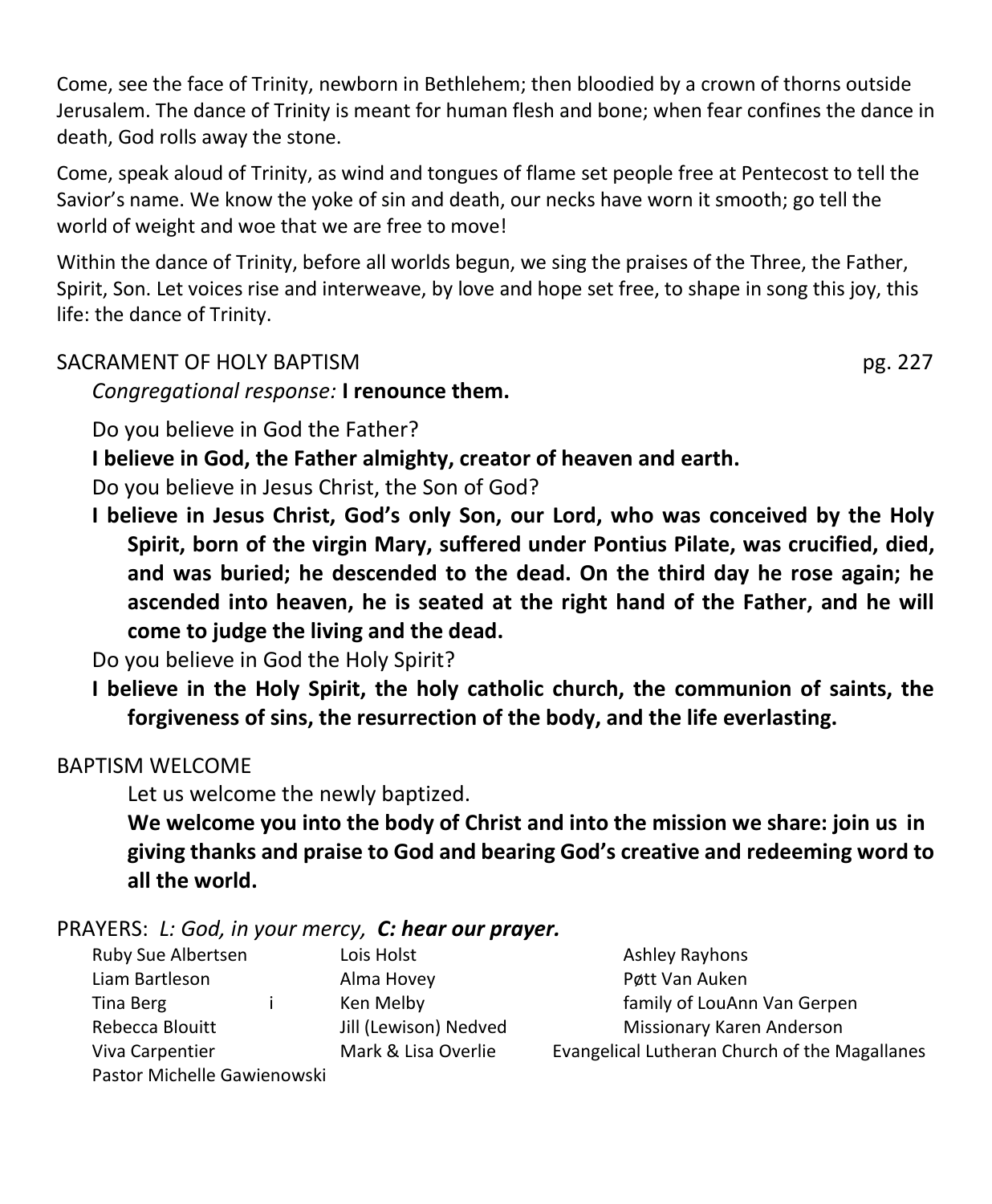SHARING OF THE PEACE: *L: The peace of Christ be with you always. C: And also with you.*

#### **OFFERING**

# OFFERTORY: **"Thankful Hearts and Voices Raise"** #204

Thankful hearts and voices raise; tell ev'ryone what God has done, Let all who seek the Lord rejoice and bear Christ's holy name. Send us with your promises and lead your people forth in joy With shouts of thanksgiving. Alleluia. Alleluia.

# OFFERING PRAYER

LORD'S PRAYER

**Our Father, who art in heaven, hallowed be thy name, thy kingdom come, thy will be done, on earth as it is in heaven. Give us this day our daily bread; and forgive us our trespasses, as we forgive those who trespass against us; and lead us not into temptation, but deliver us from evil. For thine is the kingdom, and the power, and the glory, forever and ever. Amen.**

# SENDING SONG: **"Immortal, Invisible, God Only Wise"** #834

Immortal, invisible, God only wise, in light in accessible hid from our eyes, Most blessed, most glorious, the Ancient of Days, almighty, victorious, thy great name we praise!

Unresting, unhasting, and silent as light, nor wanting nor wasting, thou rulest in might; Thy justice like mountains high soaring above thy clouds which are fountains of goodness and love.

To all, life thou givest, to both great and small; in all life thou livest, the true life of all; We blossom and flourish like leaves on the tree, and wither and perish, but naught changeth thee.

Thou reignest in glory; thou dwellest in light; thine angels adore thee, all veiling their sight; All laud we would render; oh, help us to see 'tis only the splendor of light hideth thee!

BLESSING / DISMISSAL: Go in peace. Love your neighbor. **Thanks be to God.**

† † † † † †

CCLI License # 361906, A.R.R.; U.B.P.; I.C.S.; One License.net, License #A-703389, All rights reserved